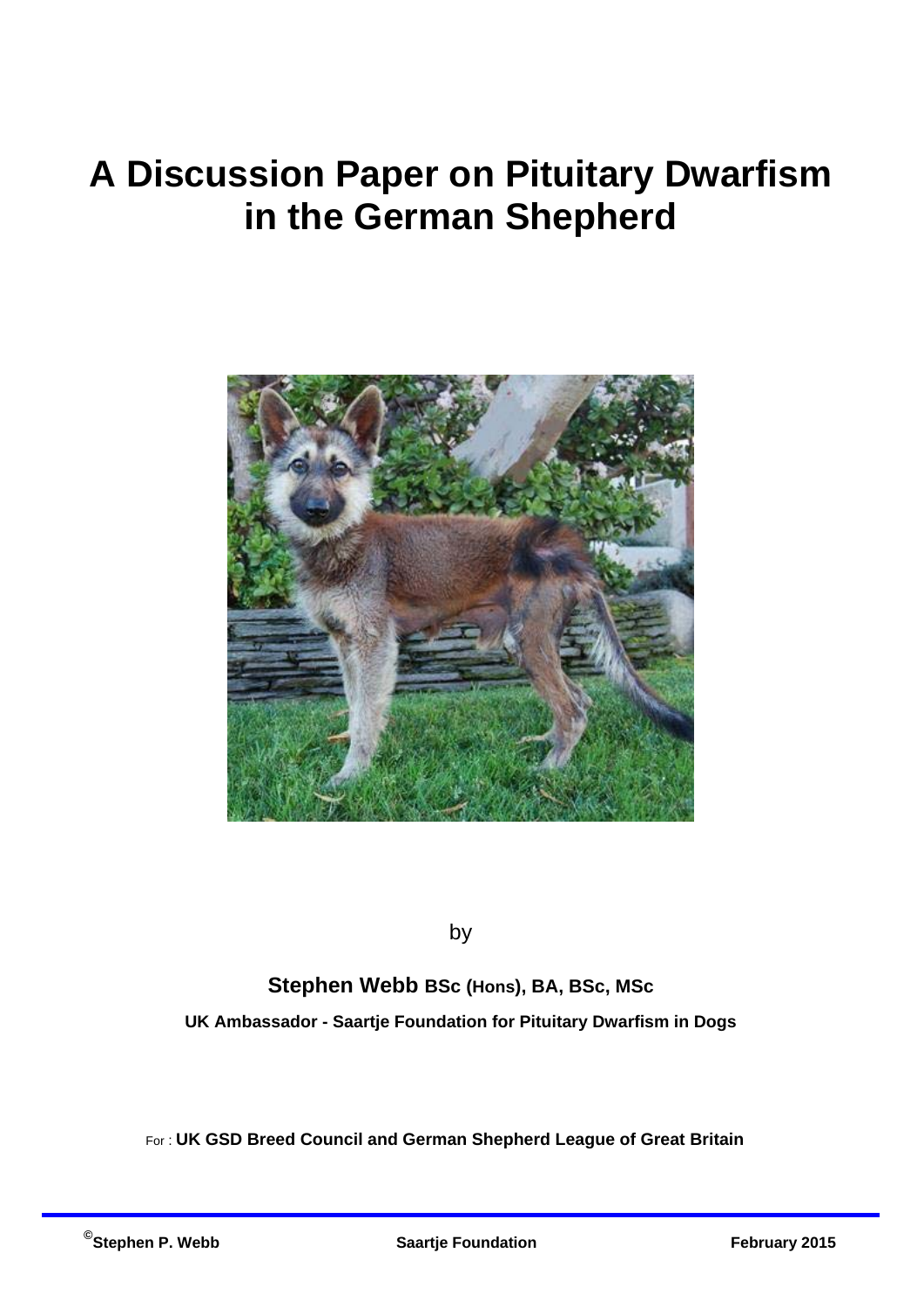#### **Pituitary Dwarfism - A bigger problem than expected**

Pituitary dwarfism is a rapidly increasing problem in the German Shepherd and is thought to have originated as a spontaneous mutation (*University of Utrecht*) sometime during the 1940's, when the GSD was seriously depleted during and after World War 2. At this point there was a period of intensive inbreeding and this recessive allele occurred and was quickly spread at this bottleneck within the breed's history. Despite much research that has been done including the use of Max von Stephanitz own notes, no recorded reference of pituitary dwarfism prior to this period could be found. It cannot however be totally discounted that this was a very rare allele that was present in the founders at the formation of the breed and has increased within the population through genetic drift, unlikely but possible.

A small number of people over the years have attempted to highlight the problem most notably Fred Lanting and John Walker in the 1980's and 90's respectively; at this time however they had relatively little scientific information to go on other than their own experiences of dwarfs. Things are much different now with clear scientific evidence of the very harmful genetic effects to the German Shepherd population from this defective recessive gene.

The first documented case in Germany was around 1951 resulting in the Moch & Haase (1953) paper. This was a thorough investigation at the University of Hannover of a GSD dwarf around 11 months old, 34 cm at the shoulder, weighing 6.1Kg and the paper included the first published photograph of a pituitary dwarf shown below.



### **But what is Pituitary Dwarfism, why the concern?**

Pituitary Dwarfism is an autosomal recessive inherited disorder of the Pituitary Gland caused by a mutation of the LHX3 gene on Chromosome 9 (deleted base pair sequence GCGCCCC at Intron 5) and at present only encountered in the German Shepherd and its derivatives where 20% (source: University of Utrecht) are now estimated to carry the faulty gene. The pituitary is a hormone producing endocrine gland at the base of the brain, this pea-sized gland is composed of the anterior lobe and the posterior lobe. The anterior pituitary synthesizes many of the essential hormones which are then secreted for numerous body functions such as growth, reproduction, lactation and metabolism.

Hormones secreted by the pituitary gland from the anterior lobe are: growth hormone (GH), which is essential for growth, Thyroid Stimulating Hormone (TSH), which regulates thyroid function, Prolactin (PRL), which is essential for lactation, Follicle Stimulating Hormone (FSH) hair growth, Luteinizing Hormone (LH), which is essential for ovulation in female dogs and sperm production in male dogs and Adrenocorticotroph Hormone (ACTH) which stimulates the adrenal cortex.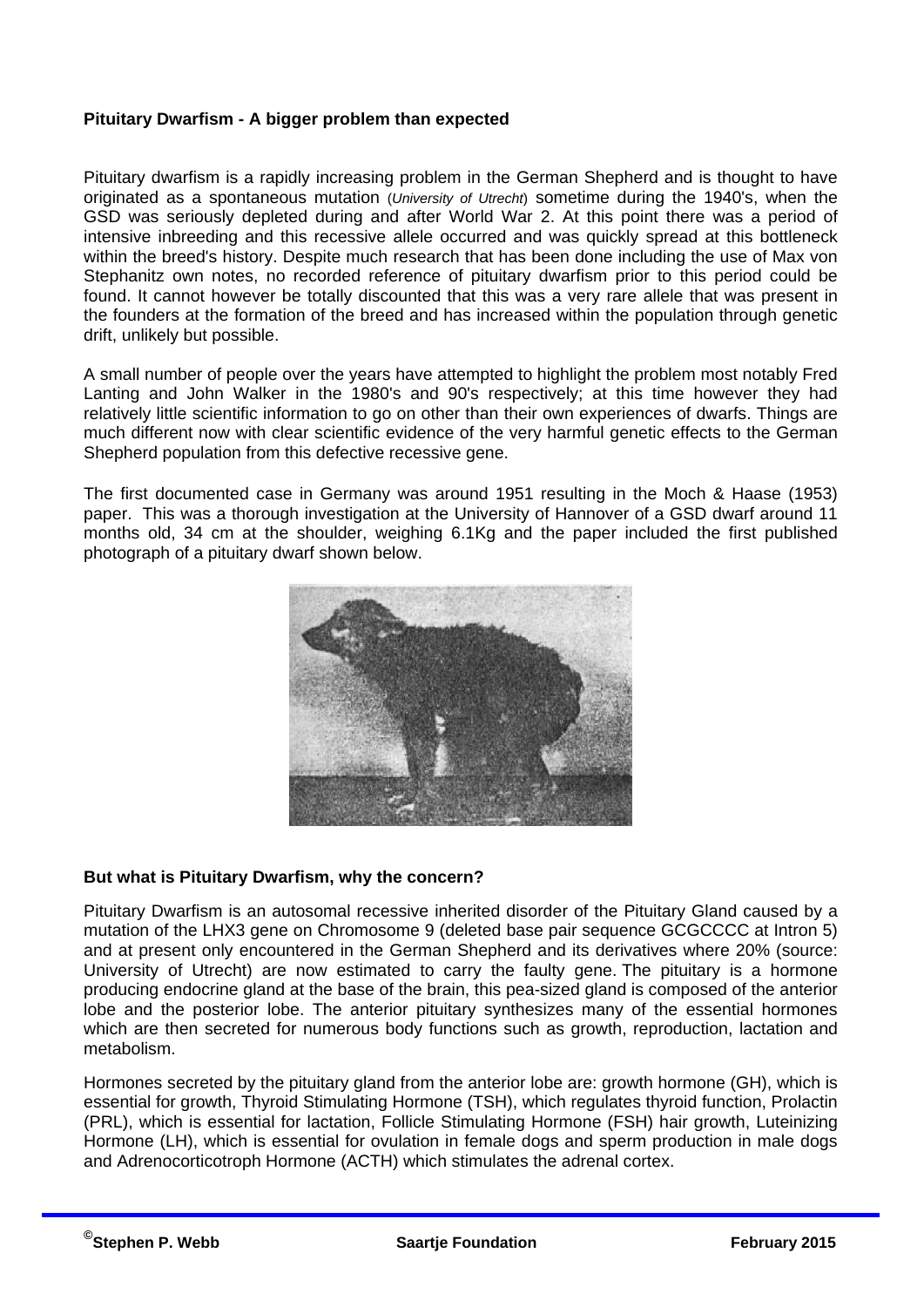The clinical symptoms of dwarf dogs are not limited to their visible appearance and any defect in the development of the pituitary gland creates enormous problems for the dog the most obvious visible example of hormone deficiency is the small proportionate stature and the associated hair loss, but there are also many hidden problems. They suffer from a whole range of detrimental hormonal conditions particularly from under development of the liver and kidneys causing chronic renal failure, cardiovascular problems such as Patent Ductus Arteriosus (PDA) and also for many, a range of neurological conditions.



The deficiency of Thyroid Stimulating Hormone (TSH) results in an underactive thyroid gland (hypothyroidism) causing many animals to be slow, dull and with some, aggressive tendencies due to the lack of TSH. Additionally the reduced level of gonadotrophins may result in failure of one or both testis to move or "descend" into the scrotum ( cryptorchidism ) in male dwarves while female dwarves do go into heat more often and for longer than normal but they do not ovulate, females are particularly prone to urinary tract infections.





Without proper treatment, the long term survival rate is generally poor, many dwarfs will not live to more than 4 to 5 years of age which is based on University records. However, there are a significant number of dogs that now do live longer, even untreated the Saartie Foundation has reported examples up to 14 years of age, probably because in some cases the pituitary gland still produces enough of the required hormones to survive.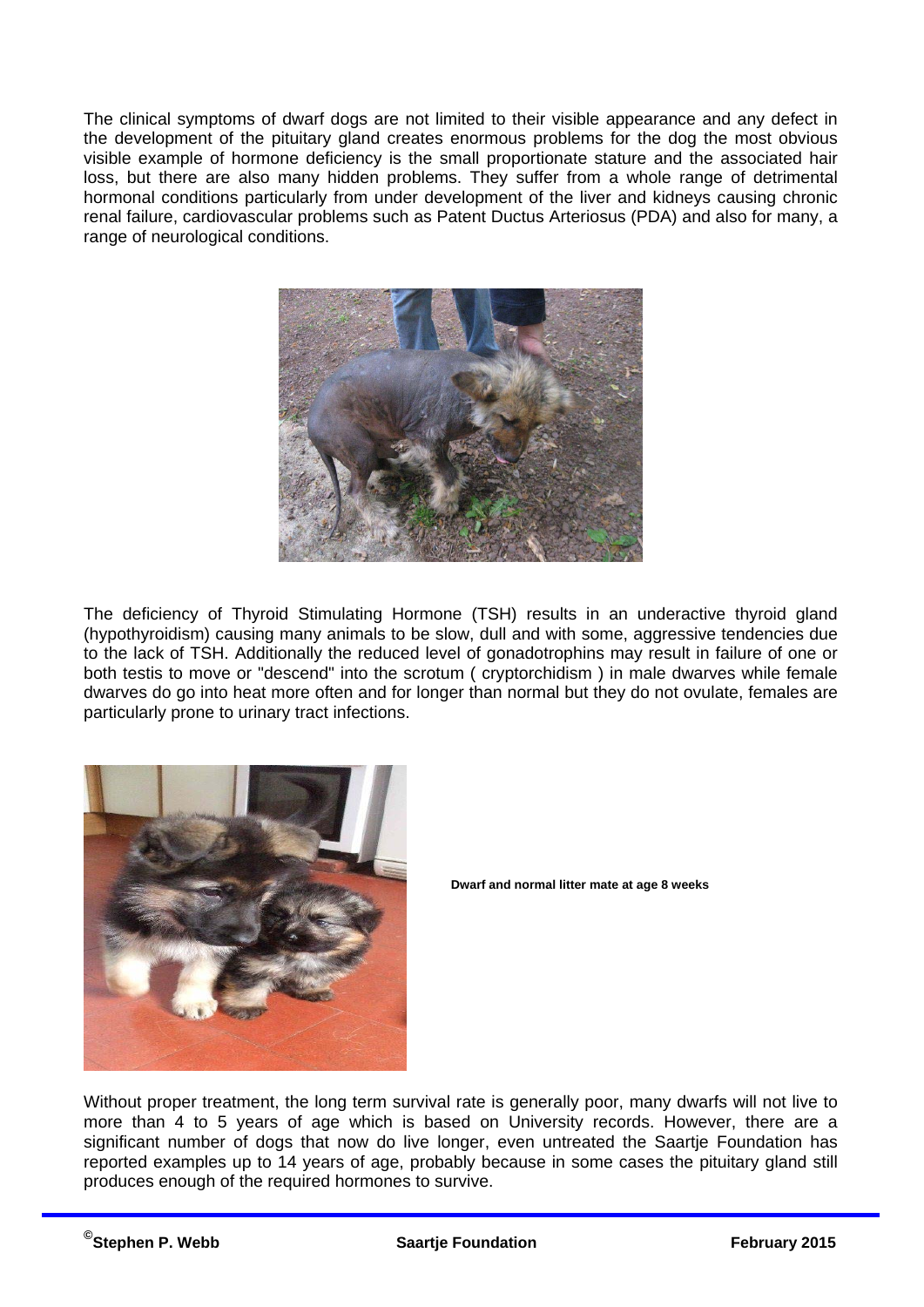

**'Hobbit' aged 2 years - Treatment with proligestone from age 8 months has made great improvements to coat and appearance, but Hobbit still has many internal problems** 

Treatment with porcine growth hormone can be used on these dogs but it will not increase the size of a pituitary dwarf, what it will do is aid the development of the renal system and will also help them to retain their coats. However, Porcine Growth Hormone is also very difficult to obtain and only available thorough restricted research use and therefore not is not available to many.

Dogs that are carriers of the recessive gene do not have any visible symptoms and look exactly the same as the dogs that are not carriers and this is the problem. The birth of an affected dog means that both parents are carriers each with a single copy of the gene and of course with a recessive gene when two carriers are mated on average 50% of their progeny will be carriers, 25% clear and 25% of their offspring will be affected that is they will be pituitary dwarfs.

The two genotypes shown are; Normal (AA) and Carrier (Aa) and produce on average the following distribution of offspring. The affected (aa) are discounted at present as most dwarf dogs are infertile but not all, some males have been found to have active sperm but no research has yet been done to test whether or not the sperm are in fact viable.



Dwarf dogs to date have not been found to be capable of breeding as already stated and therefore are automatically excluded. Even though a small minority are found to be fertile the physical stature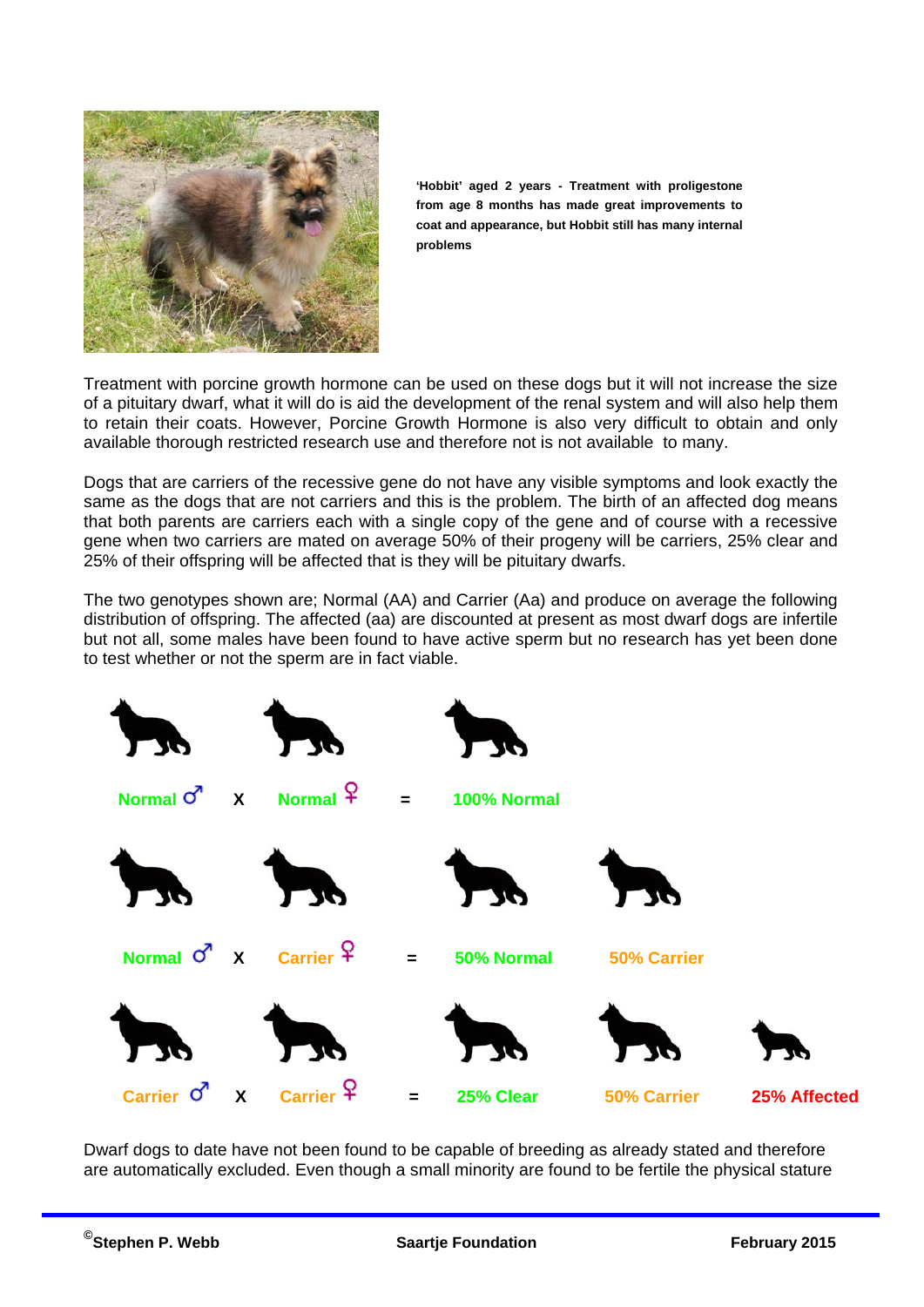of a female dwarf makes it exceptionally unlikely she carry a litter of pups to full term as the developing dwarf pups in the womb are virtually the same size as normal GSDs, the uterus interestingly has been found in many cases to be that of a full size normal dog. Reports of mating a clear sire to a dwarf dam mating have resulted in the death of both dam and pups, but this is unlikely to have ever happened as the female dwarf does not ovulate.

![](_page_4_Figure_1.jpeg)

Many dwarfs can in fact be very difficult to tell apart from their litter mates at birth in terms of size and appearance. At birth there have been many instances where the largest pup born has turned out to be the dwarf which is contrary to what many people believe, so it is not surprising that identification mistakes often occur.

Arguably on a day to day basis the most difficult thing to manage with these dogs are the skin issues. When a dog loses its puppy coat starting usually on the underside, the skin can become squamous (scaly) and hyperpigmented, that is the skin becomes gradually much darker in colour than normal (blackened) and due to their greatly lowered immunity dwarfs can be very prone to deep bacterial skin infections which are then very difficult to eliminate.

![](_page_4_Picture_4.jpeg)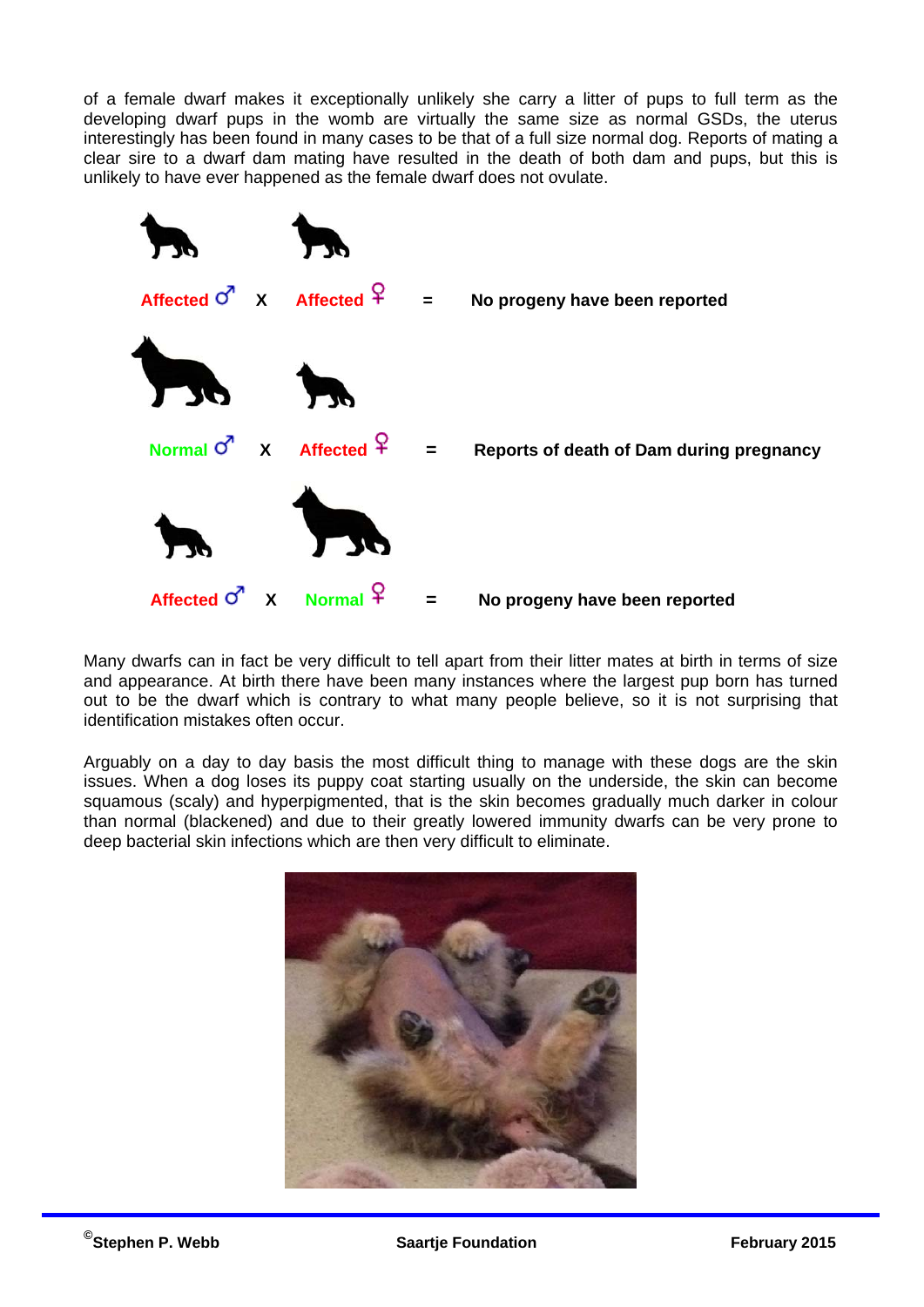Dermatological conditions are many and extend to a soft woolly retained puppy coat, lack of guard hairs, bilateral symmetrical baldness on trunk, neck and proximal extremities, hyperpigmentation of the skin, thin fragile skin, wrinkles, comedones, papules, pyoderma, seborrhea sicca (dry flaky skin) or seborrhea oleosa (oily flaky skin). Alopecia is caused by the endocrine or hormonal abnormalities and is managed by treating the underlying disorders. For example, alopecia associated with hyperthyroidism or pituitary dwarfism can be treated with lifelong hormone replacement medication. Spaying and Neutering can also have a positive outcome for hair loss caused by certain other hormonal imbalances; many dwarf owners have seen regrowth after this procedure but not all. Dry flaky skin and itching is perhaps the more common complaint which can become quite a distressing problem for many dogs, the drug Atopica an immunosuppressant is usually prescribed for long term use to combat itchiness rather than steroids which for these dogs is the lesser of two evils as both cause long term damage.

![](_page_5_Picture_1.jpeg)

A pituitary deficiency can lead to a deficiency in the metabolism of essential fatty acids and the correct formation of the skin barrier. Any deficiency of oils here can lead to increased transepidermal water loss which in turn causes the problem itchy dry skin seen by many.

These dogs can also have dental problems and a significant proportion tend to have a slightly overshot jaw which adds to their fox-like appearance. The milk teeth can be delayed and retained much longer as the adult teeth come through sometimes giving rise to veterinary intervention to remove them. My own dog had no issues with his teeth which were fully formed and complete with a perfect scissor bite that any normal GSD would have been proud of, but he was the exception.

![](_page_5_Picture_4.jpeg)

Although the physical features of pituitary dwarfism may seem obvious, the final diagnosis should be combined with a pituitary stimulation test. These tests can detect a deficiency of GH, TSH, FSH, LH and Prolactin where treatment can then be tailored to the correct dosage to meet the individual's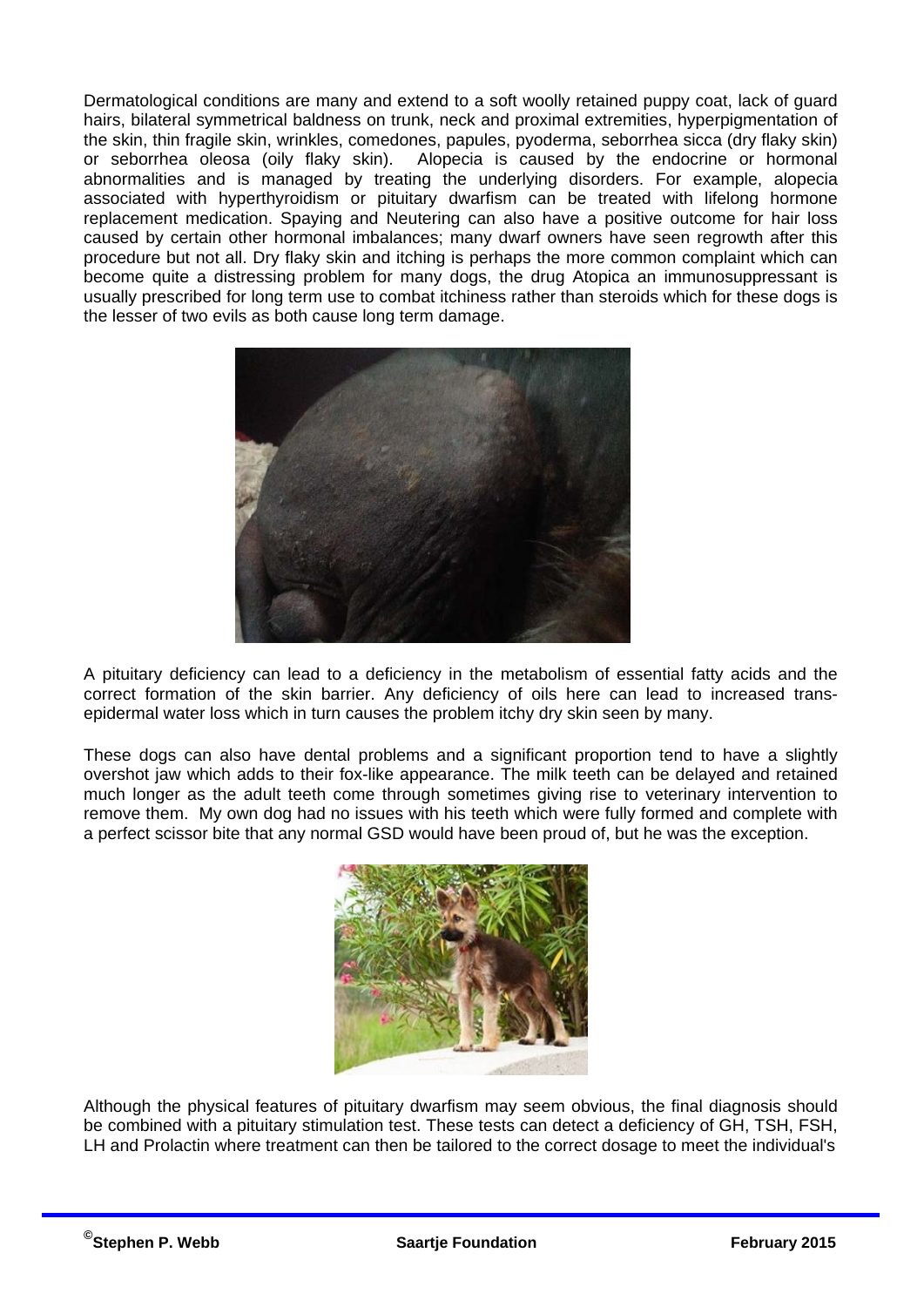needs. The use of porcine Growth hormone (Reporcin) should ideally be given before 3 months of age and continued until the growth plate's close which are actually delayed in a dwarf dog and can be well over 18 months, much longer than normal GSDs growth plate closure. The problem here is that there is much misinformation about and even within the veterinary profession regarding growth hormones and their use in the treatment of Pituitary Dwarfism which has occurred mistakenly from the use of trials with human growth hormone. Many vets who are able to obtain it will only give GH for 6 weeks which is not nearly enough as this is what the medical literature states. This has arisen because when human GH was first used in trials it was rejected by the dogs usually after a period of 6 weeks and it was assumed and wrongly recorded that other forms of GH would also be rejected after this period and therefore pGH is stopped much too early. If canine growth hormone was available, then this would be used to treat dwarves but it is not, so animals are treated with porcine GH which makes a very good alternative.

## **Secondary Hypothyroidism**

As a consequence of pituitary dwarfism, secondary hypothyroidism is seen in these dogs and this presents even more problems for them, including weight gain as they age and hair loss over the whole of the trunk with the exception of the head and legs which is due to hypothyroidism giving the classical visual symptoms of hypopituitary dwarfism. Hormones affect almost every organ in the body and the lack of which can play an enormous role in the temperaments of these dogs and there are a wide variety from dull and lethargic to an apparent normally behaving dog. Most of the veterinary literature available states incorrectly I might add that dwarf dogs tend to be dull and lethargic due to low levels of TSH, in reality this is not entirely true a large proportion are just as active and alert as a normal dog and also just as trainable. There are quite a range of symptoms associated with hypothyroidism but the differences between dogs can be quite large. It is also well known that hypothyroidism is one of the most common medical causes of aggression or abnormal behaviour in dogs and dwarf dogs are no exception, some can become aggressive over what would be considered rather trivial issues in normal dogs for example the touching of certain parts of their body.

![](_page_6_Picture_3.jpeg)

This could be considered a behavioural issue in many dogs, but the very low thyroid levels tend to affect mood and sometimes it is difficult to tell the difference between aggressive behaviour due to thyroid levels and socialisation or training issues. Thyroid replacement therapy has worked well in many cases to relieve aggression in dogs with hypothyroidism. The hormonal imbalance while having a pronounced affect on some does not affect all dogs in this way, my own dog and many others despite being untreated for dwarfism have not shown any problems with regard to temperaments despite being predisposed to it by virtue of low levels of TSH.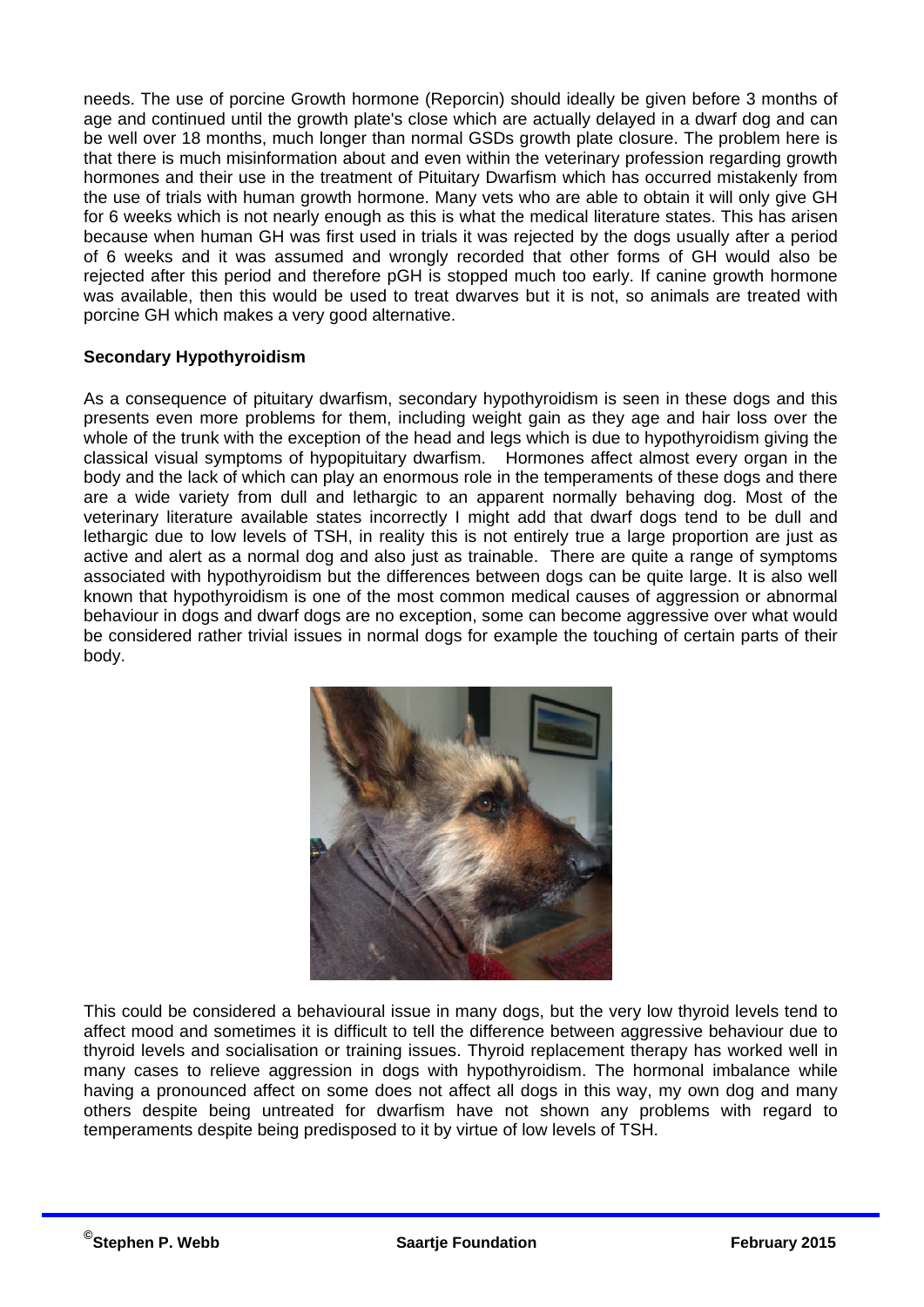To determine the thyroid hormones present, a series of tests need to be performed as a single test will not give a complete picture of their hormonal replacement requirements. Once the levels have been determined the treatment in tablet form is simple and quite successful using L-thyroxine.

Post mortem findings at the University of Utrecht carried out on pituitary dwarves have included; Pituitary Cysts, Pituitary Atrophy, Hypoplasia of the Thyroid Gland, Patent Ductus Arteriosus (PDA) and also under development of the Renal System. Neurological complaints were also being seen and in some cases were causing great concern, reports of sudden unexplained deaths were investigated by the University of Utrecht. After conducting a number of post mortems the cause was found to be incomplete ossification of the first and second cervical vertebra with Atlanto-axial subluxation and flattening of the cerebellum. The following MRI scan of 'Faith' an eight month old dwarf below shows the spinal cord being pinched due to this condition.

![](_page_7_Picture_2.jpeg)

Subluxation may at least be treated with rest and treatment and if necessary corticosteroids or surgical intervention has been attempted upon the joint is stabilized but this has been unsuccessful in a dwarf.

Pituitary dwarfism has now become a global issue with dwarf dogs being reported to us at the Saartje Foundation every week, increasingly from North America and Australia. It seems that no country is immune from this condition and such is the extent of PD that isolated populations are now quite possibly unlikely to exist certainly in the Show Lines, the following data is presented across all GSD lines such as Show and Working lines through to Pet lines including White Shepherds in both Europe and the USA.

Managing this recessive gene would however be quite different from most undesirable genes in that those affected are already lost to the gene pool so there is no conflict of interest in their use for breeding programs, it's all about managing the carriers. What is known, is that if left to continue then this defect will become a breed trait and hence impossible to eliminate without irreparable damage to the genetic diversity of the GSD. The gene could have been dealt with much sooner, I fear all that can be done now at best is to reduce its occurrence, but even this would take many generations to complete assuming there is actually the will to do so, as it is the PD gene will only increase relentlessly over time. The graph below shows where we are now 18.9% carriers and 1% affected taken from a random sample by the University of Utrecht and also where we are projected to be heading: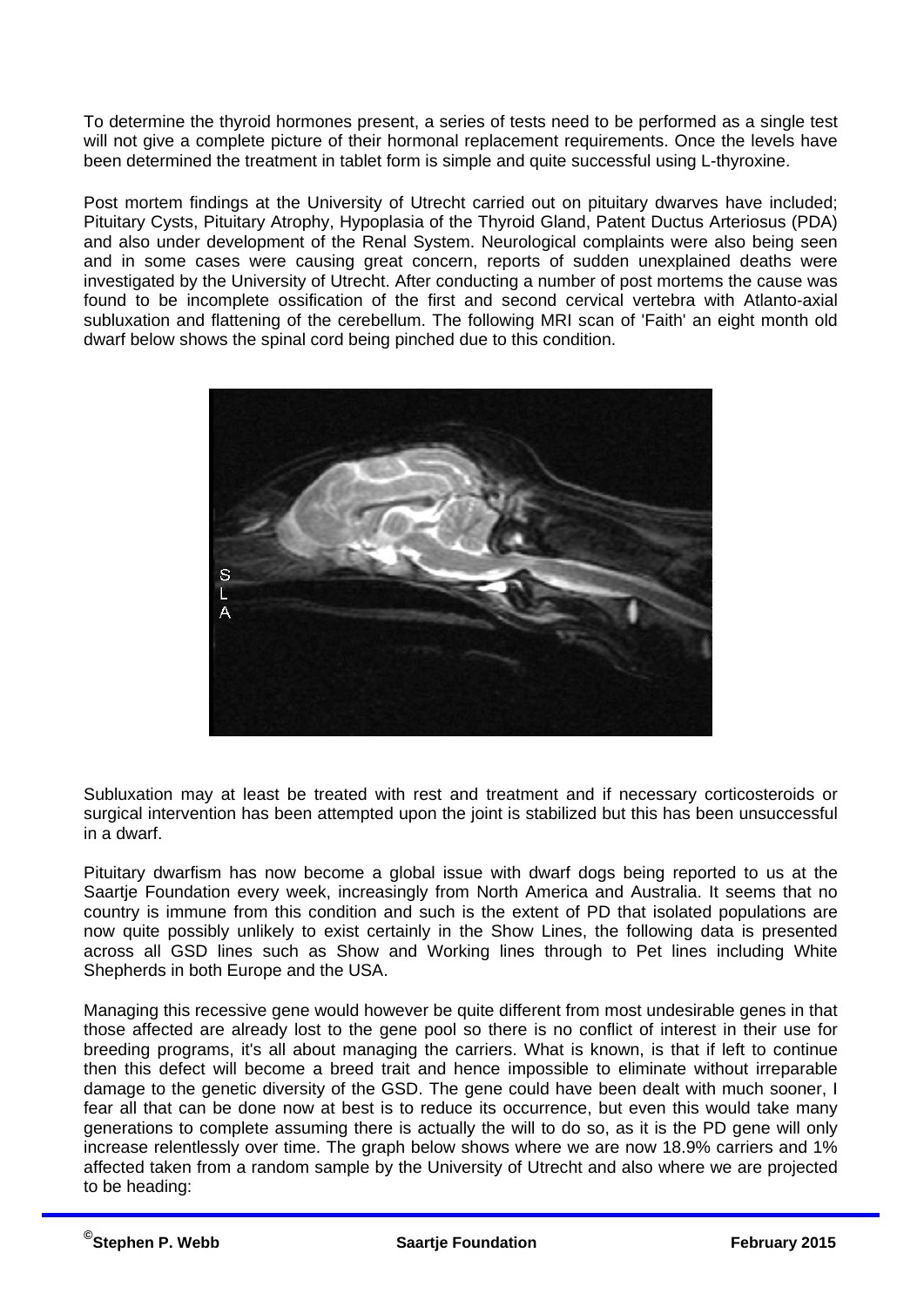![](_page_8_Figure_0.jpeg)

| Year | <b>PD Gene frequency</b> |              | PD Genotype frequency |               |                  |
|------|--------------------------|--------------|-----------------------|---------------|------------------|
|      | $freq.(A)=p$             | $freq.(a)=q$ | freq.(AA)= $p^2$      | freq.(Aa)=2pq | freq.(aa)= $q^2$ |
| 1950 | 0.99                     | 0.01         | 0.9801                | 0.0198        | 0.0001           |
| 1982 | 0.95                     | 0.05         | 0.9025                | 0.0950        | 0.0025           |
| 2014 | 0.90                     | 0.10         | 0.8100                | 0.1800        | 0.0100           |

**The table above shows the estimated recessive gene frequency in 2014 to be 81% Clear, 18% Carriers and 1% Affected**

There is not just a potentially heavy financial burden involving the treatment of dwarf dogs but also a forgotten emotional cost. The potential for unscrupulous intentional breeding to own a dog that mistakenly appears to be forever a puppy brings out the best and worst in human nature. Despite the health costs to the dog, the worrying thing is by further highlighting this issue we at the Saartje Foundation have a moral dilemma in that we could inadvertently create a demand for dwarf dogs as knowledge of these dogs becomes more widespread amongst the dog owning public but our dilemma must not detract from the fact that it is a Breeders responsibility first and foremost to ensure that they do everything possible to avoid hereditary diseases. On meeting these dogs for the first time the general public often ask; "Where can I get one of those?", "How much do they cost?" or "I want one of those, aren't they cute" The attractiveness of dogs that remain apparent puppies can be quite irresistible to many potential owners particularly now as their coats have a good chance of being retained unlike the recent past where these dogs appeared quite unappealing except to those owners who loved them for what they are - sick dogs. We have even heard of some breeders asking for premiums for them because of their 'rarity value' but without regard for their health and sold to unsuspecting buyers who have little or no knowledge of their requirements, this is without doubt not a good outcome for the breed and must be stopped as a matter of urgency. **50 40 30 20 10 0**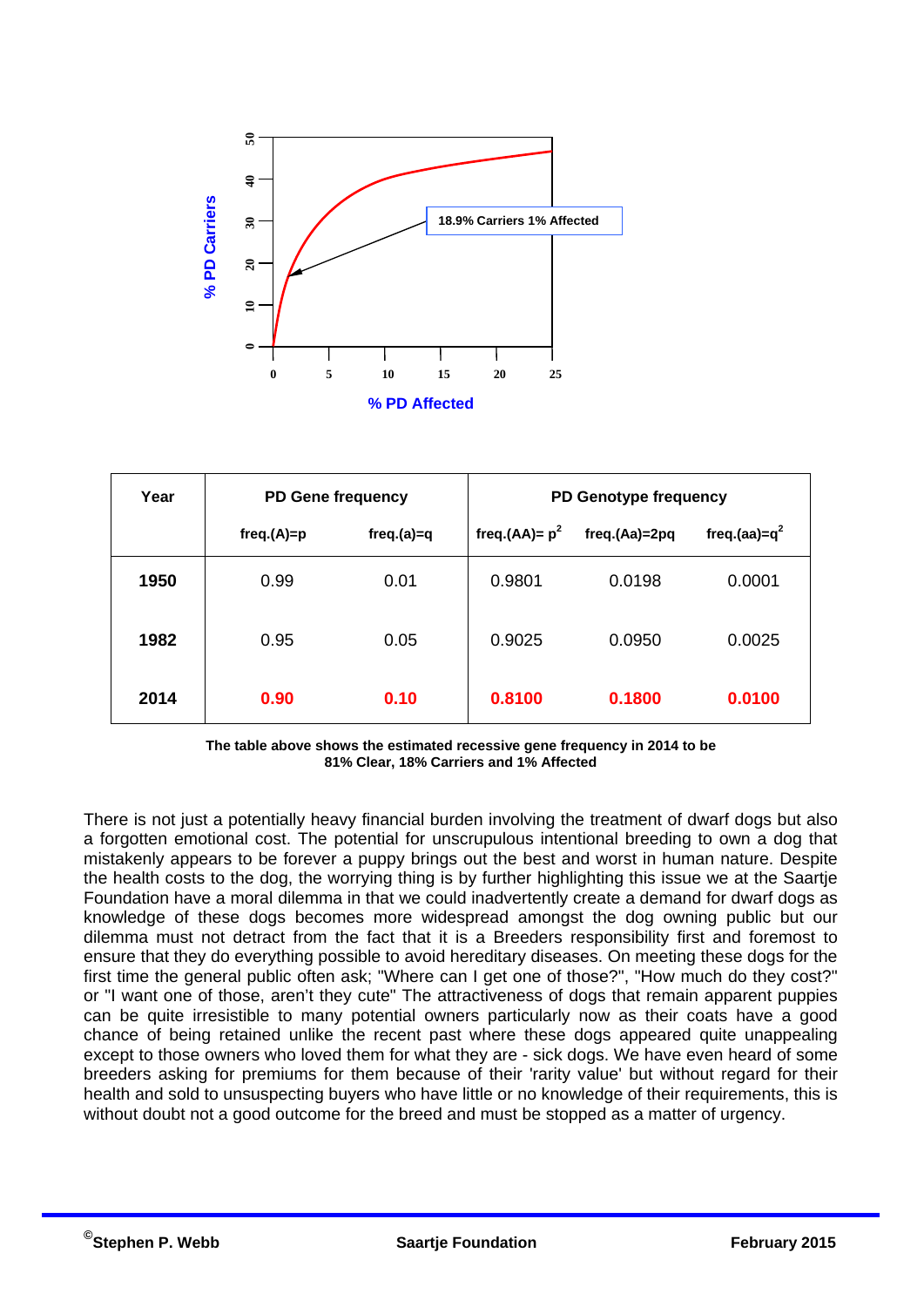![](_page_9_Picture_0.jpeg)

Currently well over six hundred hereditary deviations are known in dogs of which pituitary dwarfism is just one (*University of Sydney*), but only a small number of these are caused by a single recessive gene such as pituitary dwarfism. Most genetic deviations are caused by a collaboration of a whole series of gene pairs and dogs carry both many known and unknown genetic diseases. What we see in PD carriers are phenotypically healthy dogs but genotypically those same dogs are a risk for the unwary breeder without DNA testing. What is certain is that something needs to be done regarding not just this problem with pituitary dwarfism but also with other deleterious genes within the GSD population. Utrecht Universities estimate based on careful research is that 90% of all PD affected dogs die in the womb or shortly after birth and are seen as fading puppies but of course some survive and are often sold before the condition is recognised. This is exactly why many breeders often say " there is no PD in my lines I have never seen or had a live dwarf ", but for every still born or fading puppy that they do see then there is a high probability that this might be the cause and as the condition is not recognised within a breeders lines then the carrier rate as a consequence continues to increase.

Normally, the solution would be to select against the undesirable alleles by excluding the affected dogs from breeding programmes and within a few generations the number of affected would reduce. After two generations the number of affected dogs would halve, after ten generations the number would or should become negligible - Success, problem solved or has it been? We know with Pituitary Dwarfism that the dogs in effect exclude themselves from breeding by virtue of their infertility (this is not entirely true) or their physical structure, yet why is the number of those affected rising? It is rising because we have done in most cases virtually nothing to manage both the known and unknown carriers out there within the GSD population, that is except for those good Breeders that in fact do DNA test. The genetic issue surrounding pituitary dwarfism is now not a difficult one, if all German Shepherd organisations recommended DNA testing for pituitary dwarfism. The solution to this problem and other issues caused by recessive genes within the GSD population needs to be debated at all levels within the breed, not just for current issues but also for those unknown deleterious genes that will inevitably appear in the future. We are close to a point where decisions need to be made before it is too late to make the necessary changes to protect the breed's long term future.

![](_page_9_Picture_3.jpeg)